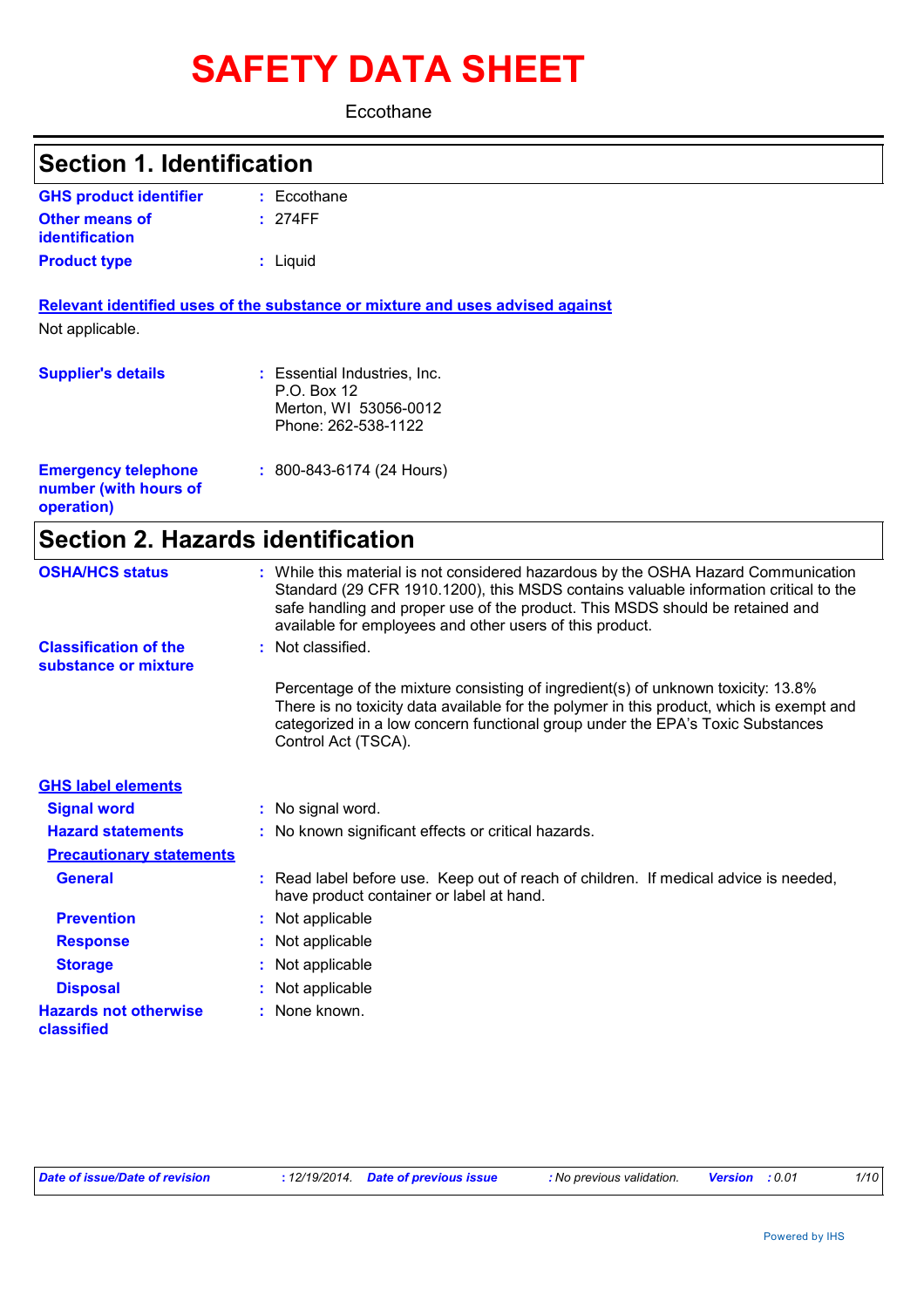# **Section 3. Composition/information on ingredients**

#### **Other means of identification Substance/mixture**

**:** Mixture

**:** Not available

#### **CAS number/other identifiers**

| <b>CAS number</b>   | : Not applicable |
|---------------------|------------------|
| <b>Product code</b> | : 274FF          |

| <b>Ingredient name</b>        |         | <b>CAS number</b> |
|-------------------------------|---------|-------------------|
| tris(2-butoxyethyl) phosphate | 1 - 5   | $78-51-3$         |
| 2-(2-methoxyethoxy) ethanol   | $1 - 5$ | $111 - 77 - 3$    |

Any concentration shown as a range is to protect confidentiality or is due to batch variation.

**There are no additional ingredients present which, within the current knowledge of the supplier and in the concentrations applicable, are classified as hazardous to health or the environment and hence require reporting in this section.**

**Occupational exposure limits, if available, are listed in Section 8.**

### **Section 4. First aid measures**

#### Wash out mouth with water. Remove victim to fresh air and keep at rest in a position comfortable for breathing. If material has been swallowed and the exposed person is conscious, give small quantities of water to drink. Do not induce vomiting unless directed to do so by medical personnel. Get medical attention if symptoms occur. **:** Immediately flush eyes with plenty of water, occasionally lifting the upper and lower eyelids. Check for and remove any contact lenses. Get medical attention if irritation occurs. Flush contaminated skin with plenty of water. Remove contaminated clothing and **:** shoes. Get medical attention if symptoms occur. Remove victim to fresh air and keep at rest in a position comfortable for breathing. Get **:** medical attention if symptoms occur. **Eye contact Skin contact Inhalation Ingestion : Description of necessary first aid measures**

#### **Most important symptoms/effects, acute and delayed**

| <b>Potential acute health effects</b> |                                                                                                                                |
|---------------------------------------|--------------------------------------------------------------------------------------------------------------------------------|
| <b>Eye contact</b>                    | : No known significant effects or critical hazards.                                                                            |
| <b>Inhalation</b>                     | : No known significant effects or critical hazards.                                                                            |
| <b>Skin contact</b>                   | : No known significant effects or critical hazards.                                                                            |
| <b>Ingestion</b>                      | : No known significant effects or critical hazards.                                                                            |
| <b>Over-exposure signs/symptoms</b>   |                                                                                                                                |
| Eye contact                           | : No specific data.                                                                                                            |
| <b>Inhalation</b>                     | : No specific data.                                                                                                            |
| <b>Skin contact</b>                   | : No specific data.                                                                                                            |
| <b>Ingestion</b>                      | : No specific data.                                                                                                            |
|                                       | Indication of immediate medical attention and special treatment needed, if necessary                                           |
| Notes to physician                    | : Treat symptomatically. Contact poison treatment specialist immediately if large<br>quantities have been ingested or inhaled. |
| <b>Specific treatments</b>            | : No specific treatment.                                                                                                       |
| <b>Protection of first-aiders</b>     | : No action shall be taken involving any personal risk or without suitable training.                                           |
| Date of issue/Date of revision        | <b>Date of previous issue</b><br>2/10<br>: 12/19/2014.<br>: No previous validation.<br><b>Version</b><br>: 0.01                |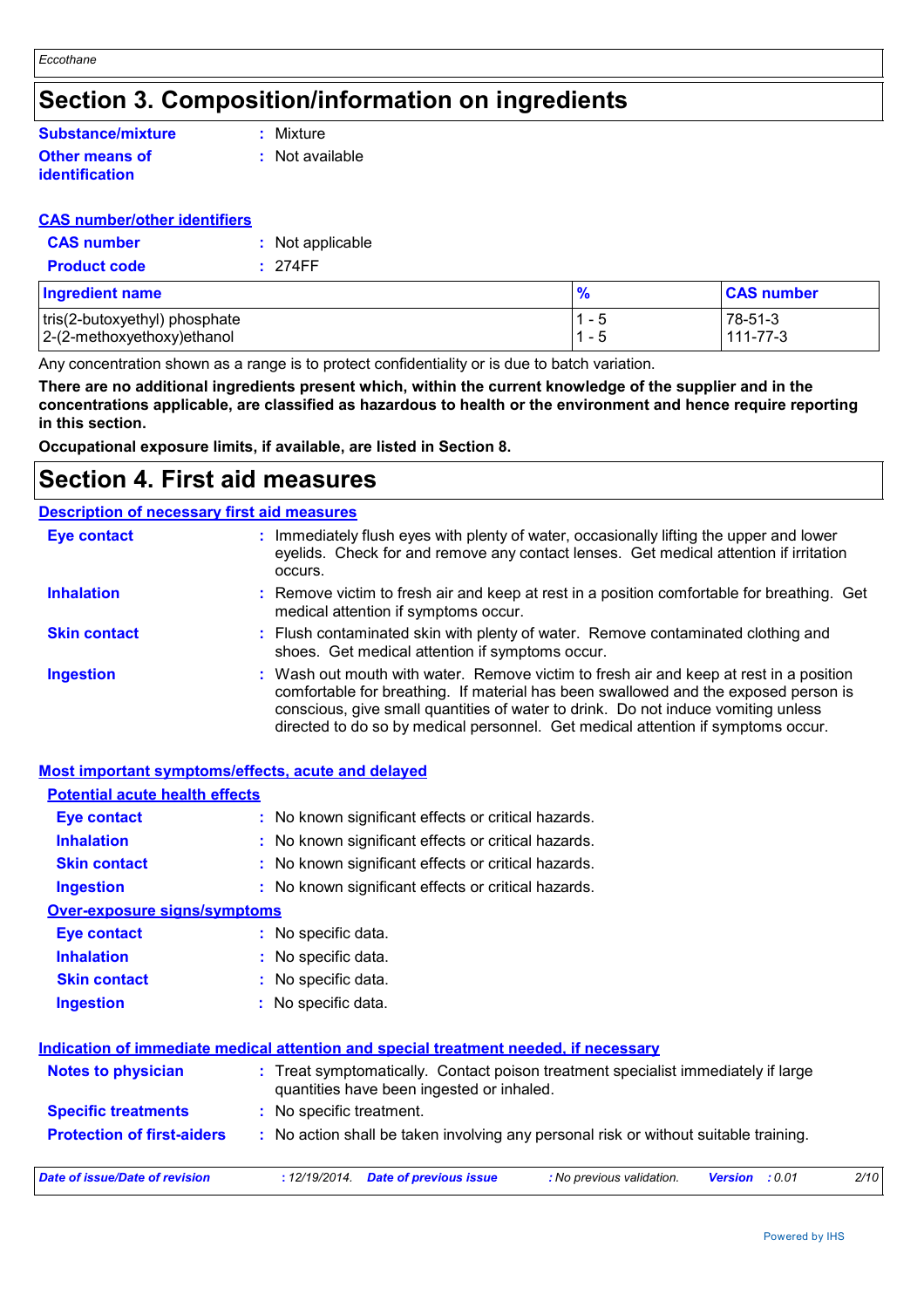# **Section 4. First aid measures**

**See toxicological information (Section 11)**

# **Section 5. Fire-fighting measures**

| <b>Extinguishing media</b>                               |                                                                                                                                                                                                     |
|----------------------------------------------------------|-----------------------------------------------------------------------------------------------------------------------------------------------------------------------------------------------------|
| <b>Suitable extinguishing</b><br>media                   | : Use an extinguishing agent suitable for the surrounding fire.                                                                                                                                     |
| <b>Unsuitable extinguishing</b><br>media                 | : None known.                                                                                                                                                                                       |
| <b>Specific hazards arising</b><br>from the chemical     | : In a fire or if heated, a pressure increase will occur and the container may burst.                                                                                                               |
| <b>Hazardous thermal</b><br>decomposition products       | Decomposition products may include the following materials:<br>carbon dioxide<br>carbon monoxide<br>phosphorus oxides                                                                               |
| <b>Special protective actions</b><br>for fire-fighters   | : Promptly isolate the scene by removing all persons from the vicinity of the incident if<br>there is a fire. No action shall be taken involving any personal risk or without suitable<br>training. |
| <b>Special protective</b><br>equipment for fire-fighters | Fire-fighters should wear appropriate protective equipment and self-contained breathing<br>apparatus (SCBA) with a full face-piece operated in positive pressure mode.                              |

# **Section 6. Accidental release measures**

|                                                       | <b>Personal precautions, protective equipment and emergency procedures</b>                                                                                                                                                                                                                                                                                                                                                                                                                                                                                                               |
|-------------------------------------------------------|------------------------------------------------------------------------------------------------------------------------------------------------------------------------------------------------------------------------------------------------------------------------------------------------------------------------------------------------------------------------------------------------------------------------------------------------------------------------------------------------------------------------------------------------------------------------------------------|
| For non-emergency<br>personnel                        | : No action shall be taken involving any personal risk or without suitable training.<br>Evacuate surrounding areas. Keep unnecessary and unprotected personnel from<br>entering. Do not touch or walk through spilled material. Put on appropriate personal<br>protective equipment.                                                                                                                                                                                                                                                                                                     |
| For emergency responders :                            | If specialised clothing is required to deal with the spillage, take note of any information<br>in Section 8 on suitable and unsuitable materials. See also the information in "For non-<br>emergency personnel".                                                                                                                                                                                                                                                                                                                                                                         |
| <b>Environmental precautions</b>                      | : Avoid dispersal of spilled material and runoff and contact with soil, waterways, drains<br>and sewers. Inform the relevant authorities if the product has caused environmental<br>pollution (sewers, waterways, soil or air).                                                                                                                                                                                                                                                                                                                                                          |
| Methods and materials for containment and cleaning up |                                                                                                                                                                                                                                                                                                                                                                                                                                                                                                                                                                                          |
| <b>Small spill</b>                                    | : Stop leak if without risk. Move containers from spill area. Dilute with water and mop up<br>if water-soluble. Alternatively, or if water-insoluble, absorb with an inert dry material and<br>place in an appropriate waste disposal container. Dispose of via a licensed waste<br>disposal contractor.                                                                                                                                                                                                                                                                                 |
| <b>Large spill</b>                                    | Stop leak if without risk. Move containers from spill area. Prevent entry into sewers,<br>water courses, basements or confined areas. Wash spillages into an effluent treatment<br>plant or proceed as follows. Contain and collect spillage with non-combustible,<br>absorbent material e.g. sand, earth, vermiculite or diatomaceous earth and place in<br>container for disposal according to local regulations (see Section 13). Dispose of via a<br>licensed waste disposal contractor. Note: see Section 1 for emergency contact<br>information and Section 13 for waste disposal. |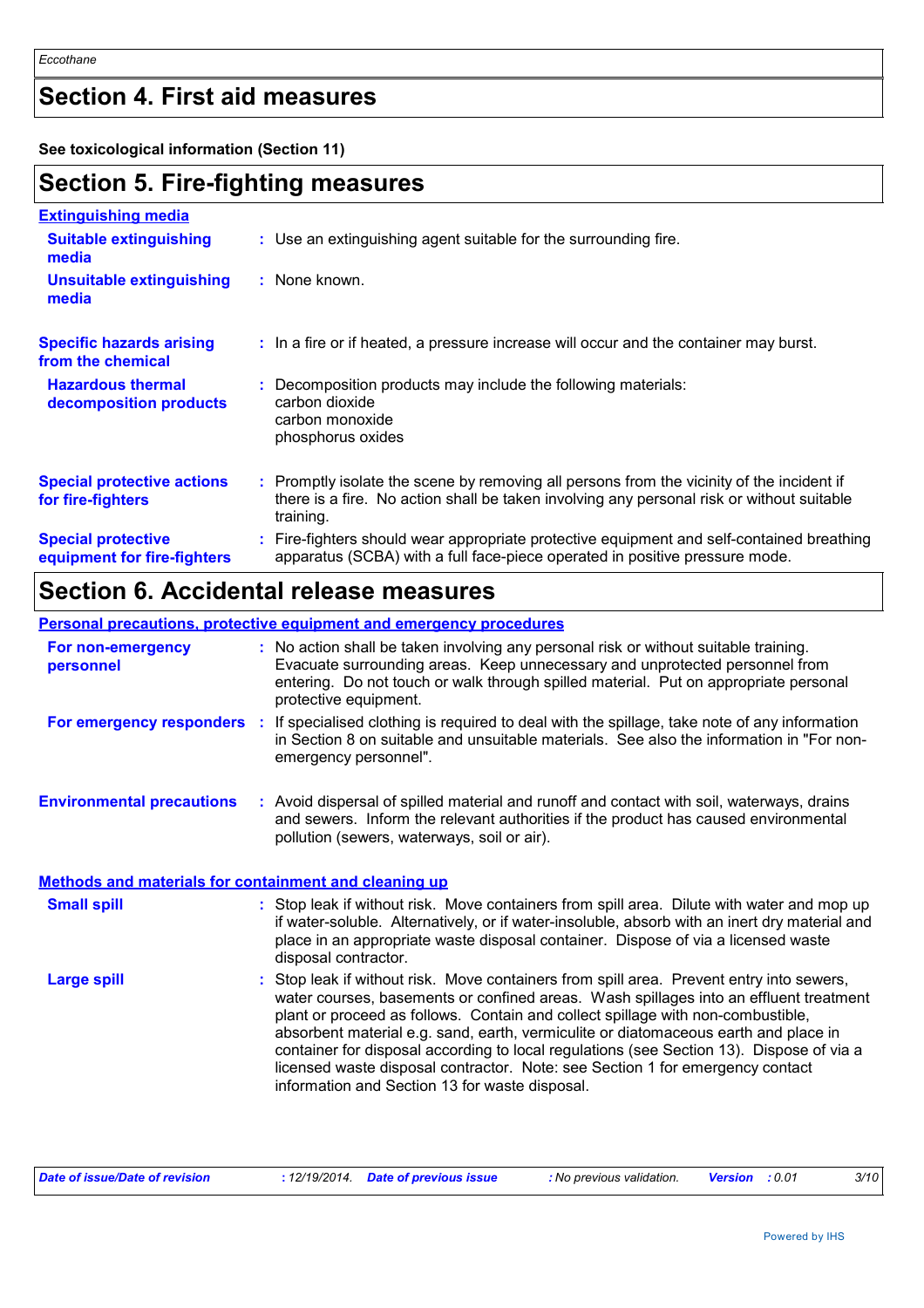# **Section 7. Handling and storage**

| <b>Precautions for safe handling</b>                                             |                                                                                                                                                                                                                                                                                                                                                                                                                                                                                              |
|----------------------------------------------------------------------------------|----------------------------------------------------------------------------------------------------------------------------------------------------------------------------------------------------------------------------------------------------------------------------------------------------------------------------------------------------------------------------------------------------------------------------------------------------------------------------------------------|
| <b>Protective measures</b>                                                       | : Put on appropriate personal protective equipment (see Section 8).                                                                                                                                                                                                                                                                                                                                                                                                                          |
| <b>Advice on general</b><br>occupational hygiene                                 | Eating, drinking and smoking should be prohibited in areas where this material is<br>handled, stored and processed. Workers should wash hands and face before eating,<br>drinking and smoking. Remove contaminated clothing and protective equipment before<br>entering eating areas. See also Section 8 for additional information on hygiene<br>measures.                                                                                                                                  |
| <b>Conditions for safe storage,</b><br>including any<br><b>incompatibilities</b> | : Store in accordance with local regulations. Store in original container protected from<br>direct sunlight in a dry, cool and well-ventilated area, away from incompatible materials<br>and food and drink. Keep container tightly closed and sealed until ready for use.<br>Containers that have been opened must be carefully resealed and kept upright to<br>prevent leakage. Do not store in unlabeled containers. Use appropriate containment to<br>avoid environmental contamination. |

# **Section 8. Exposure controls/personal protection**

### **Control parameters Occupational exposure limits**

None.

| <b>Appropriate engineering</b>                   | : Good general ventilation should be sufficient to control worker exposure to airborne                                                                                                                                                                                                                                          |
|--------------------------------------------------|---------------------------------------------------------------------------------------------------------------------------------------------------------------------------------------------------------------------------------------------------------------------------------------------------------------------------------|
| <b>controls</b>                                  | contaminants.                                                                                                                                                                                                                                                                                                                   |
| <b>Environmental exposure</b><br><b>controls</b> | : Emissions from ventilation or work process equipment should be checked to ensure<br>they comply with the requirements of environmental protection legislation. In some<br>cases, fume scrubbers, filters or engineering modifications to the process equipment<br>will be necessary to reduce emissions to acceptable levels. |

#### **Individual protection measures**

| <b>Hygiene measures</b>        | : Wash hands, forearms and face thoroughly after handling chemical products, before<br>eating, smoking and using the lavatory and at the end of the working period.<br>Appropriate techniques should be used to remove potentially contaminated clothing.<br>Wash contaminated clothing before reusing. Ensure that eyewash stations and safety<br>showers are close to the workstation location. |  |  |  |
|--------------------------------|---------------------------------------------------------------------------------------------------------------------------------------------------------------------------------------------------------------------------------------------------------------------------------------------------------------------------------------------------------------------------------------------------|--|--|--|
| <b>Eye/face protection</b>     | : Safety eyewear complying with an approved standard should be used when a risk<br>assessment indicates this is necessary to avoid exposure to liquid splashes, mists,<br>gases or dusts. If contact is possible, the following protection should be worn, unless<br>the assessment indicates a higher degree of protection: safety glasses with side-<br>shields.                                |  |  |  |
| <b>Skin protection</b>         |                                                                                                                                                                                                                                                                                                                                                                                                   |  |  |  |
| <b>Hand protection</b>         | : Chemical-resistant, impervious gloves complying with an approved standard should be<br>worn at all times when handling chemical products if a risk assessment indicates this is<br>necessary.                                                                                                                                                                                                   |  |  |  |
| <b>Body protection</b>         | : Personal protective equipment for the body should be selected based on the task being<br>performed and the risks involved and should be approved by a specialist before<br>handling this product.                                                                                                                                                                                               |  |  |  |
| <b>Other skin protection</b>   | : Appropriate footwear and any additional skin protection measures should be selected<br>based on the task being performed and the risks involved and should be approved by a<br>specialist before handling this product.                                                                                                                                                                         |  |  |  |
| <b>Respiratory protection</b>  | : Use a properly fitted, air-purifying or air-fed respirator complying with an approved<br>standard if a risk assessment indicates this is necessary. Respirator selection must be<br>based on known or anticipated exposure levels, the hazards of the product and the safe<br>working limits of the selected respirator.                                                                        |  |  |  |
| Date of issue/Date of revision | 4/10<br>: 12/19/2014. Date of previous issue<br>: No previous validation.<br>Version : 0.01                                                                                                                                                                                                                                                                                                       |  |  |  |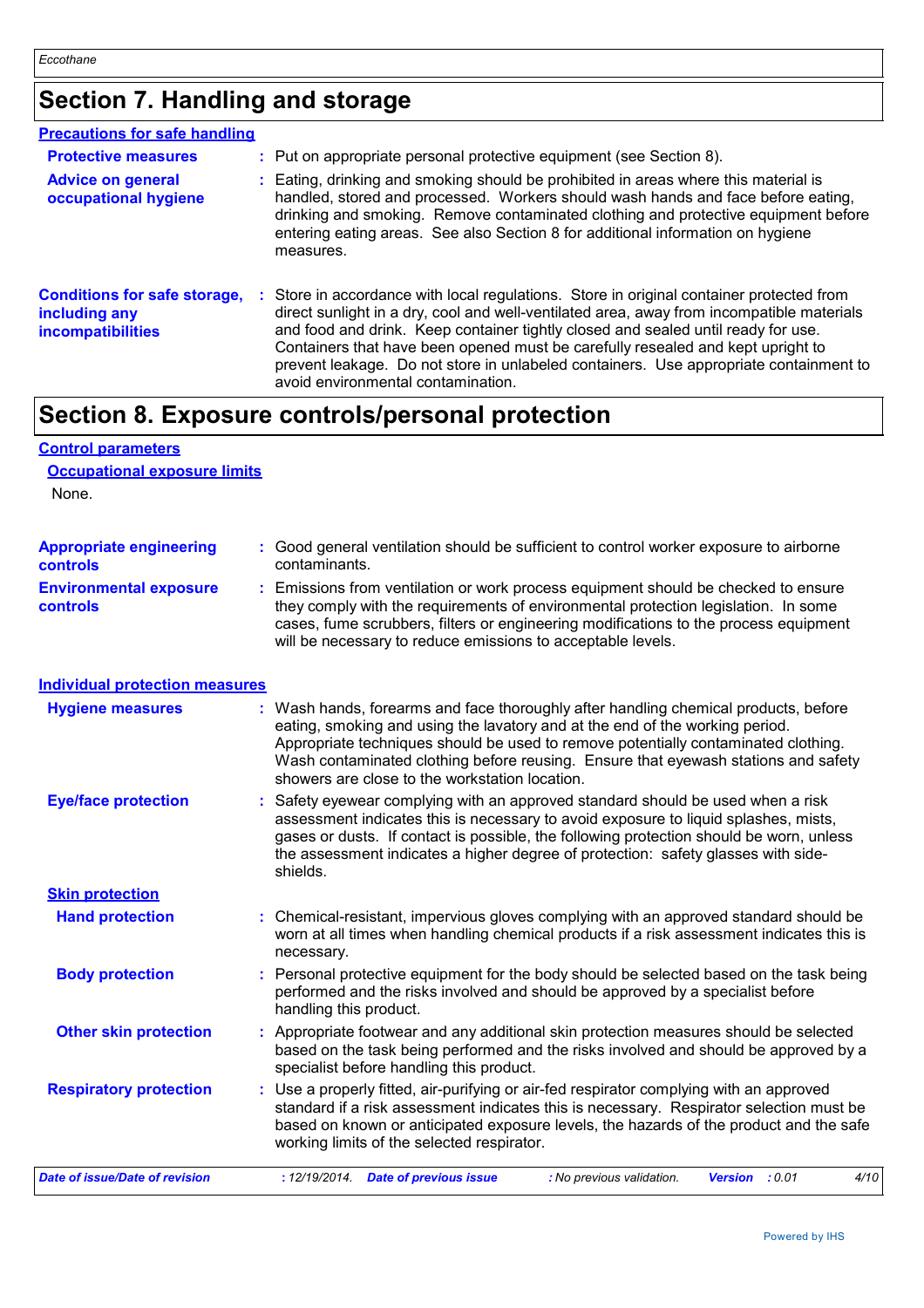# **Section 9. Physical and chemical properties**

| <b>Appearance</b>                                 |                                                                                                                                                 |
|---------------------------------------------------|-------------------------------------------------------------------------------------------------------------------------------------------------|
| <b>Physical state</b>                             | : Liquid                                                                                                                                        |
| <b>Color</b>                                      | : Milky White                                                                                                                                   |
| <b>Odor</b>                                       | : Bland                                                                                                                                         |
| <b>Odor threshold</b>                             | : Not available                                                                                                                                 |
| pH                                                | $: 8.2 \text{ to } 8.6$                                                                                                                         |
| <b>Melting point</b>                              | : $0^{\circ}$ C (32 $^{\circ}$ F)                                                                                                               |
| <b>Boiling point</b>                              | : $100^{\circ}$ C (212 $^{\circ}$ F)                                                                                                            |
| <b>Flash point</b>                                | : Closed cup: >93.334°C (>200°F)                                                                                                                |
| <b>Evaporation rate</b>                           | : Not available                                                                                                                                 |
| <b>Flammability (solid, gas)</b>                  | : Not available                                                                                                                                 |
| Lower and upper explosive<br>(flammable) limits   | : Not available                                                                                                                                 |
| <b>Vapor pressure</b>                             | $:$ <4 kPa (<30 mm Hg) [room temperature]                                                                                                       |
| <b>Vapor density</b>                              | : $<$ 1 [Air = 1]                                                                                                                               |
| <b>Specific gravity</b>                           | : $1.02$ g/cm <sup>3</sup>                                                                                                                      |
| <b>Solubility</b>                                 | : Not available                                                                                                                                 |
| <b>Partition coefficient: n-</b><br>octanol/water | : Not available                                                                                                                                 |
| <b>Auto-ignition temperature</b>                  | : Not available                                                                                                                                 |
| <b>Viscosity</b>                                  | : Not available                                                                                                                                 |
| <b>VOC content</b>                                | $: 3.1\%$                                                                                                                                       |
|                                                   | VOCs are calculated following the requirements under 40 CFR, Part 59, Subpart C for Consumer Products and Subpart D for Architectural Coatings. |

# **Section 10. Stability and reactivity**

| <b>Reactivity</b>                            | : No specific test data related to reactivity available for this product or its ingredients.              |
|----------------------------------------------|-----------------------------------------------------------------------------------------------------------|
| <b>Chemical stability</b>                    | : The product is stable.                                                                                  |
| <b>Possibility of hazardous</b><br>reactions | : Under normal conditions of storage and use, hazardous reactions will not occur.                         |
| <b>Conditions to avoid</b>                   | : No specific data.                                                                                       |
| <b>Incompatible materials</b>                | : No specific data.                                                                                       |
| <b>Hazardous decomposition</b><br>products   | : Under normal conditions of storage and use, hazardous decomposition products should<br>not be produced. |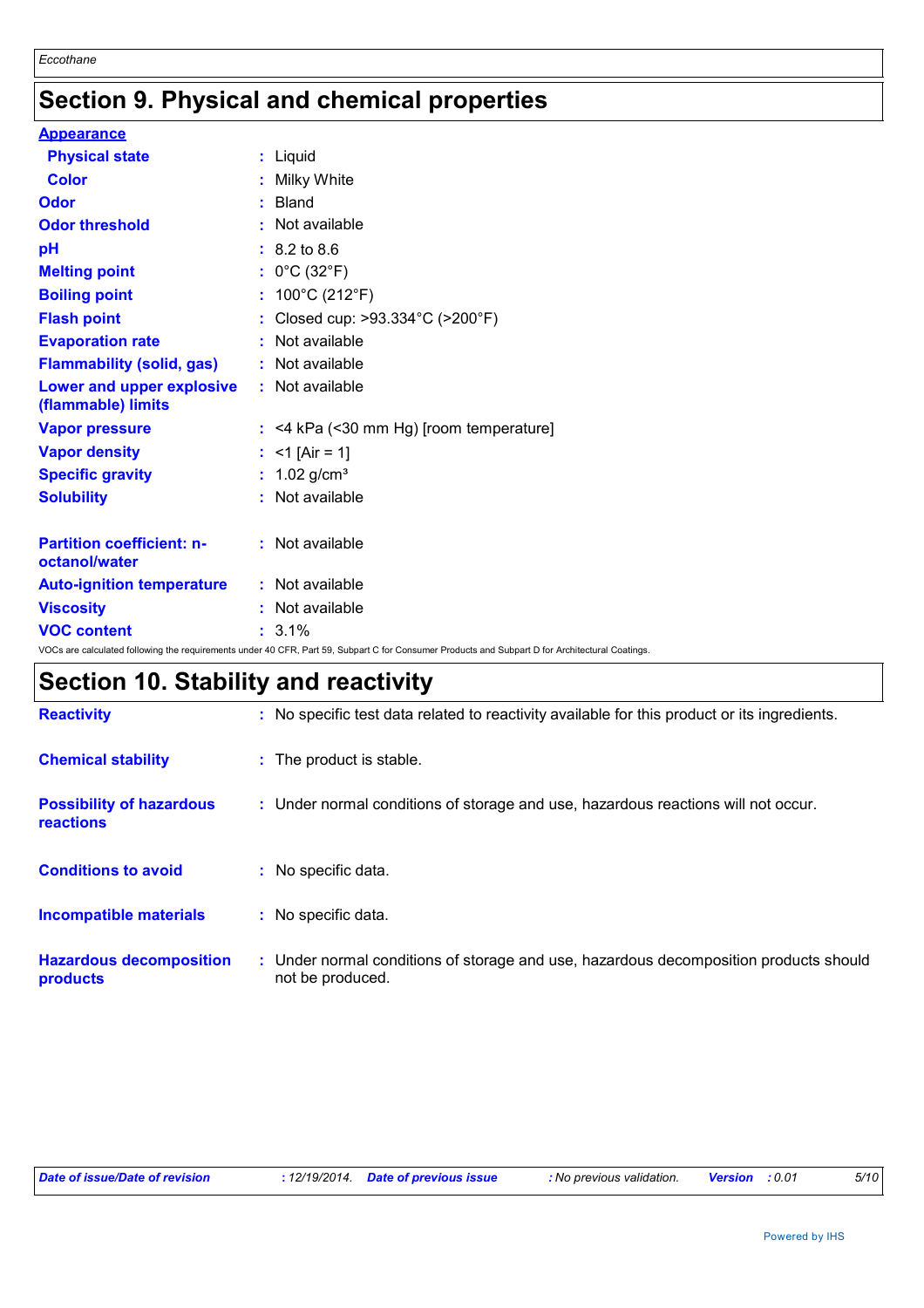# **Section 11. Toxicological information**

### **Information on toxicological effects**

#### **Acute toxicity**

| <b>Product/ingredient name</b>            | Result       | <b>Species</b> | <b>Dose</b>  | <b>Exposure</b> |
|-------------------------------------------|--------------|----------------|--------------|-----------------|
| tris(2-butoxyethyl) phosphate   LD50 Oral |              | Rat            | 3 g/kg       |                 |
| $ 2-(2-methoxyethoxy)ethanol$             | ILD50 Dermal | Rabbit         | $9404$ mg/kg |                 |

#### **Irritation/Corrosion**

| <b>Product/ingredient name</b> | <b>Result</b>            | <b>Species</b> | <b>Score</b> | <b>Exposure</b> | <b>Observation</b> |
|--------------------------------|--------------------------|----------------|--------------|-----------------|--------------------|
| tris(2-butoxyethyl) phosphate  | Eyes - Mild irritant     | Rabbit         |              | l 24 hours 500  |                    |
|                                |                          |                |              | milligrams      |                    |
|                                | l Skin - Mild irritant   | Rabbit         |              | 24 hours 500    |                    |
|                                |                          |                |              | milligrams      |                    |
| 2-(2-methoxyethoxy) ethanol    | Eyes - Mild irritant     | Rabbit         |              | l 24 hours 500  |                    |
|                                |                          |                |              | milligrams      |                    |
|                                | Eyes - Moderate irritant | Rabbit         |              | 500             |                    |
|                                |                          |                |              | milligrams      |                    |

### **Sensitization**

Not available.

#### **Mutagenicity**

Not available.

#### **Carcinogenicity**

Not available.

#### **Reproductive toxicity**

Not available.

### **Teratogenicity**

Not available.

#### **Specific target organ toxicity (single exposure)**

Not available.

#### **Specific target organ toxicity (repeated exposure)**

Not available.

### **Aspiration hazard**

Not available.

#### **Information on the likely routes of exposure :** Not available

**Potential acute health effects**

| Eye contact         | : No known significant effects or critical hazards. |
|---------------------|-----------------------------------------------------|
| <b>Inhalation</b>   | : No known significant effects or critical hazards. |
| <b>Skin contact</b> | : No known significant effects or critical hazards. |

**Ingestion :** No known significant effects or critical hazards.

|                                | <b>Symptoms related to the physical, chemical and toxicological characteristics</b> |                       |      |
|--------------------------------|-------------------------------------------------------------------------------------|-----------------------|------|
| <b>Eye contact</b>             | : No specific data.                                                                 |                       |      |
| <b>Inhalation</b>              | : No specific data.                                                                 |                       |      |
| <b>Skin contact</b>            | : No specific data.                                                                 |                       |      |
| Date of issue/Date of revision | <b>Date of previous issue</b><br>: No previous validation.<br>: 12/19/2014.         | <b>Version</b> : 0.01 | 6/10 |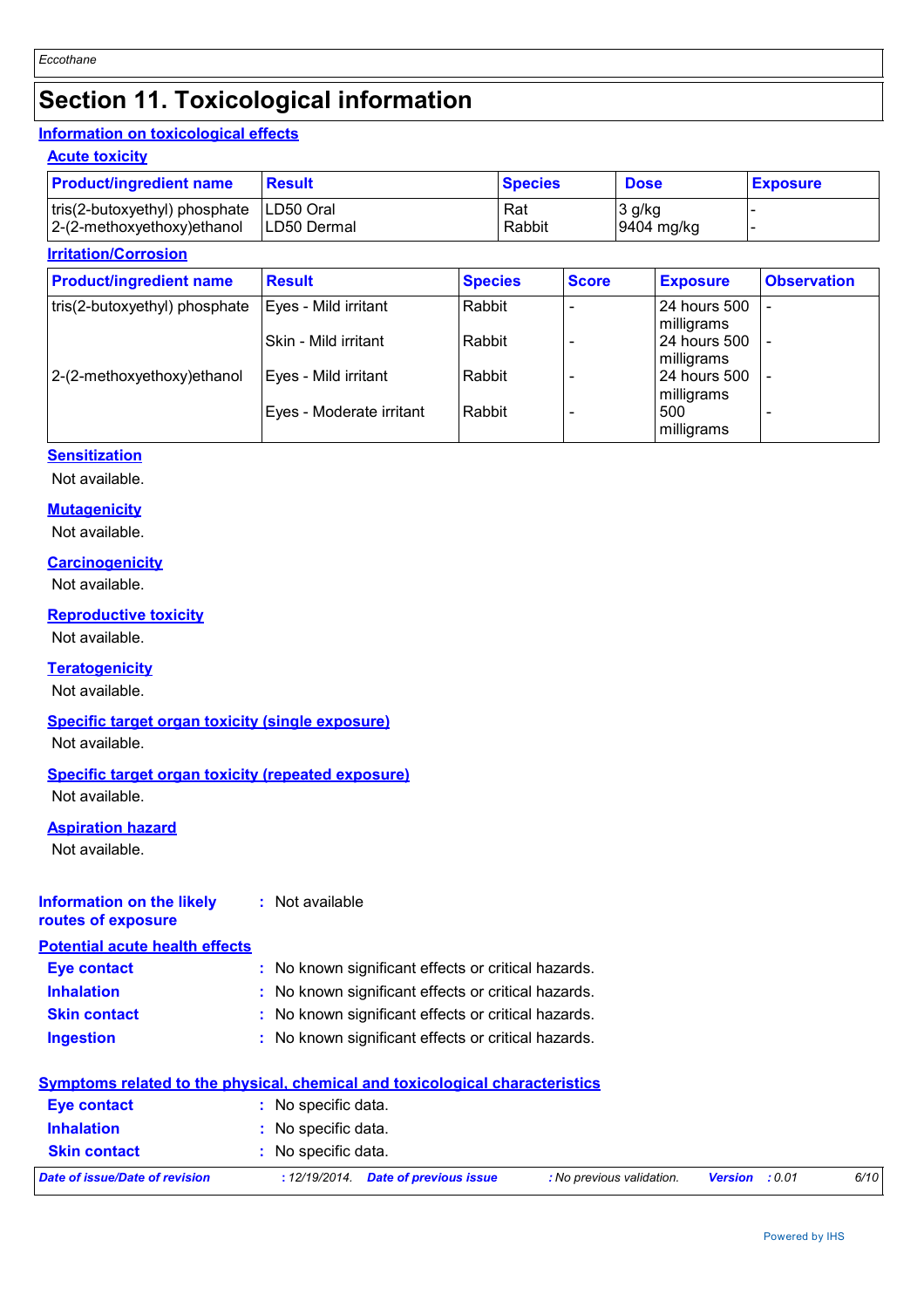# **Section 11. Toxicological information**

**Ingestion :** No specific data.

#### Not available. **General :** No known significant effects or critical hazards. **Potential chronic health effects Delayed and immediate effects and also chronic effects from short and long term exposure Potential immediate effects :** Not available **Short term exposure Potential delayed effects :** Not available **Potential immediate effects :** Not available **Long term exposure Potential delayed effects :** Not available

| General                      | . TVO KITOWIT SIGHIJICAHL EHECLS OF CHILCAL HAZARUS. |
|------------------------------|------------------------------------------------------|
| <b>Carcinogenicity</b>       | : No known significant effects or critical hazards.  |
| <b>Mutagenicity</b>          | : No known significant effects or critical hazards.  |
| <b>Teratogenicity</b>        | : No known significant effects or critical hazards.  |
| <b>Developmental effects</b> | : No known significant effects or critical hazards.  |
| <b>Fertility effects</b>     | : No known significant effects or critical hazards.  |

#### **Numerical measures of toxicity**

#### **Acute toxicity estimates**

| <b>Route</b> | <b>ATE value</b> |
|--------------|------------------|
| Oral         | 107516.2 mg/kg   |

# **Section 12. Ecological information**

#### **Toxicity**

| <b>Product/ingredient name</b>                               | <b>Result</b>                                                                                         | <b>Species</b>                                                                                    | <b>Exposure</b>                     |
|--------------------------------------------------------------|-------------------------------------------------------------------------------------------------------|---------------------------------------------------------------------------------------------------|-------------------------------------|
| tris(2-butoxyethyl) phosphate<br>2-(2-methoxyethoxy) ethanol | Acute LC50 11200 µg/l Fresh water<br>Acute EC50 930 ppm Fresh water<br>Acute LC50 960 ppm Fresh water | <b>Fish - Pimephales promelas</b><br>Daphnia - Daphnia magna<br><b>Fish - Oncorhynchus mykiss</b> | 196 hours<br>148 hours<br>196 hours |

#### **Persistence and degradability**

Not available.

#### **Bioaccumulative potential**

| <b>Product/ingredient name</b>                                             | <b>LogP</b> <sub>ow</sub> | <b>BCF</b> | <b>Potential</b> |
|----------------------------------------------------------------------------|---------------------------|------------|------------------|
| $ tris(2-butoxyethyl)$ phosphate $ 3.75 $<br>$ 2-(2-methoxyethoxy)ethanol$ | -0.47                     | 5.8        | low<br>low       |

#### **Mobility in soil**

| <b>Soil/water partition</b> | : Not available |
|-----------------------------|-----------------|
| coefficient $(K_{oc})$      |                 |

*Date of issue/Date of revision* **:** *12/19/2014. Date of previous issue : No previous validation. Version : 0.01 7/10*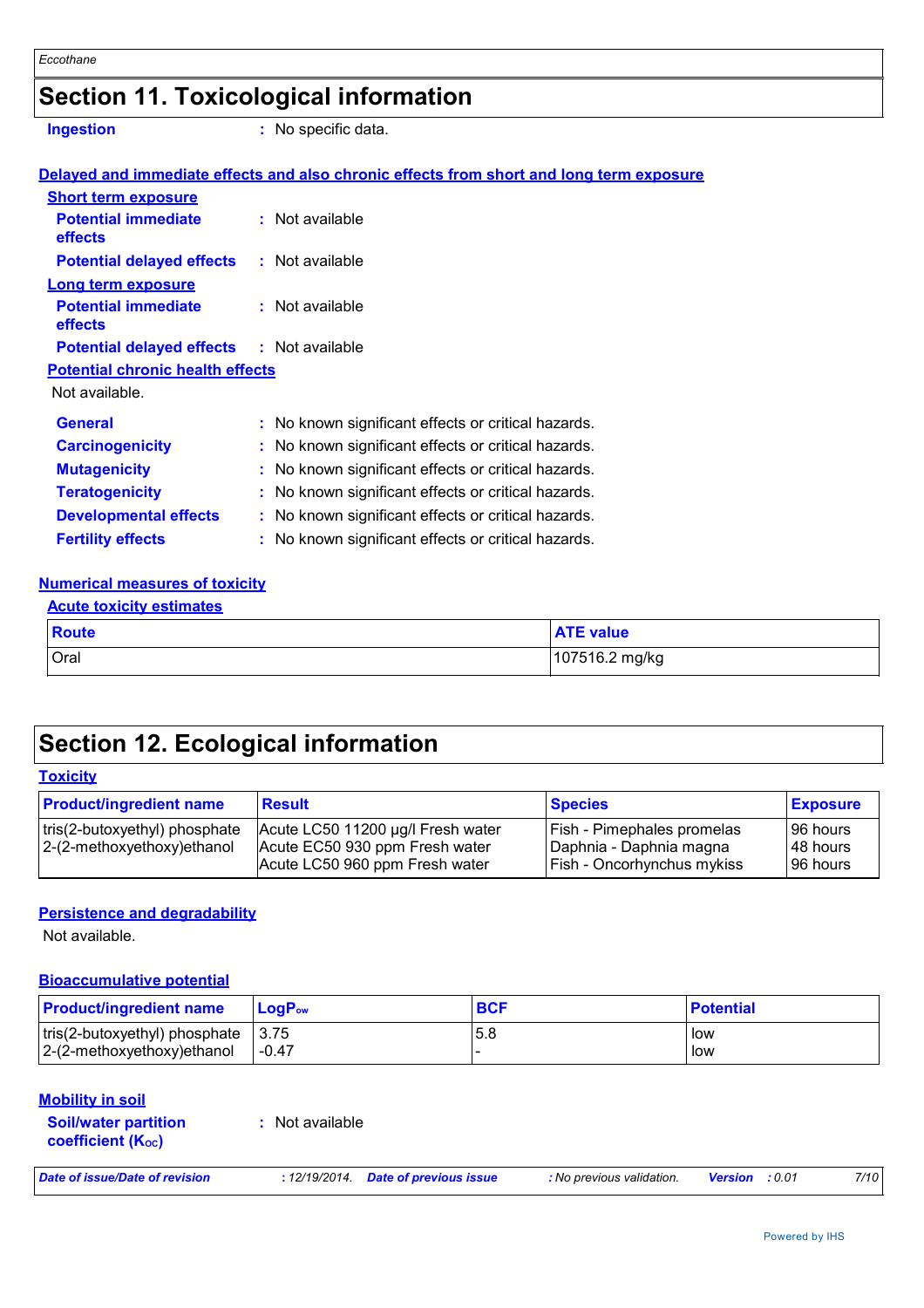# **Section 12. Ecological information**

**Other adverse effects** : No known significant effects or critical hazards.

### **Section 13. Disposal considerations**

The generation of waste should be avoided or minimized wherever possible. Disposal of this product, solutions and any by-products should at all times comply with the requirements of environmental protection and waste disposal legislation and any regional local authority requirements. Dispose of surplus and non-recyclable products via a licensed waste disposal contractor. Waste should not be disposed of untreated to the sewer unless fully compliant with the requirements of all authorities with jurisdiction. Waste packaging should be recycled. Incineration or landfill should only be considered when recycling is not feasible. This material and its container must be disposed of in a safe way. Empty containers or liners may retain some product residues. Avoid dispersal of spilled material and runoff and contact with soil, waterways, drains and sewers. **Disposal methods :**

# **Section 14. Transport information**

|                                      | <b>DOT Classification</b> | <b>IMDG</b>   | <b>IATA</b>              |
|--------------------------------------|---------------------------|---------------|--------------------------|
| <b>UN number</b>                     | Not regulated             | Not regulated | Not regulated            |
| <b>UN proper shipping</b><br>name    | $\overline{\phantom{a}}$  |               | $\overline{\phantom{0}}$ |
| <b>Transport hazard</b><br>class(es) | $\overline{\phantom{a}}$  |               | $\blacksquare$           |
| <b>Packing group</b>                 | $\overline{\phantom{a}}$  |               | $\overline{a}$           |
| Environmental<br>hazards             | No.                       | No.           | No.                      |
| <b>Additional</b><br>information     | $\overline{\phantom{0}}$  |               |                          |

**Special precautions for user : Transport within user's premises: always transport in closed containers that are** upright and secure. Ensure that persons transporting the product know what to do in the event of an accident or spillage.

**Transport in bulk according :** Not available. **to Annex II of MARPOL 73/78 and the IBC Code**

# **Section 15. Regulatory information**

| <b>U.S. Federal regulations</b>                                                                          |                  |                               | : United States inventory (TSCA 8b): All components are listed or exempted. |                |      |      |
|----------------------------------------------------------------------------------------------------------|------------------|-------------------------------|-----------------------------------------------------------------------------|----------------|------|------|
| <b>Clean Air Act Section 112</b><br>(b) Hazardous Air<br><b>Pollutants (HAPs)</b><br><b>SARA 311/312</b> | : Listed         |                               |                                                                             |                |      |      |
| <b>Classification</b>                                                                                    | : Not applicable |                               |                                                                             |                |      |      |
| Date of issue/Date of revision                                                                           | : 12/19/2014.    | <b>Date of previous issue</b> | : No previous validation.                                                   | <b>Version</b> | :001 | 8/10 |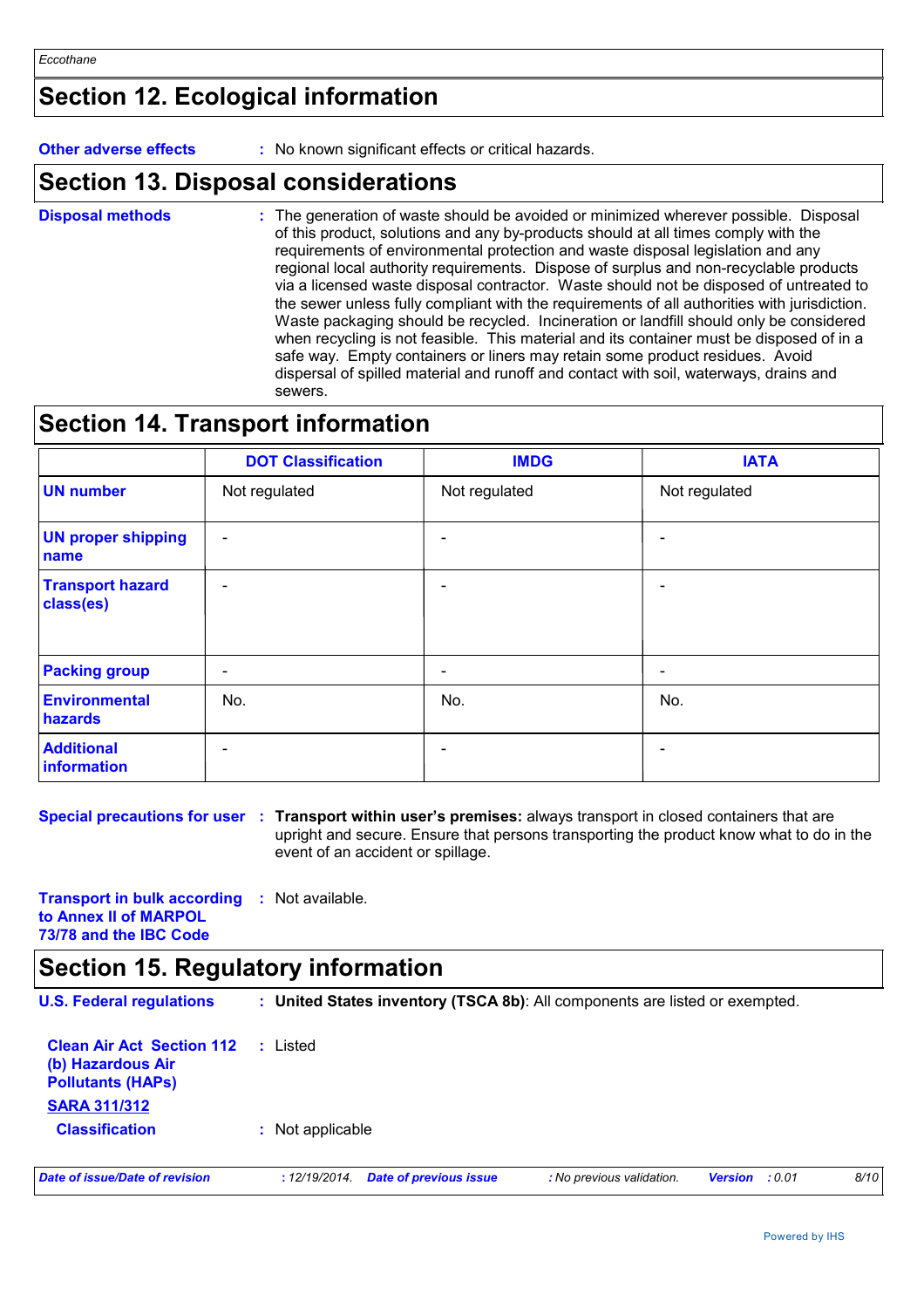# **Section 15. Regulatory information**

**Composition/information on ingredients**

| <b>Name</b>                   | $\frac{9}{6}$ | <b>Fire</b> | <b>Sudden</b><br><b>hazard release of</b><br><b>pressure</b> | <b>Reactive</b> | <b>Immediate</b><br>(acute)<br>health<br>hazard | <b>Delayed</b><br>(chronic)<br>health<br>hazard |
|-------------------------------|---------------|-------------|--------------------------------------------------------------|-----------------|-------------------------------------------------|-------------------------------------------------|
| tris(2-butoxyethyl) phosphate | - 5           | No.         | No.                                                          | INo.            | Yes.                                            | No.                                             |
| 2-(2-methoxyethoxy) ethanol   | - 5           | Yes.        | No.                                                          | No.             | Yes.                                            | No.                                             |

#### **SARA 313**

|                                                  | <b>Product name</b>                                       | <b>CAS number</b>           | $\frac{9}{6}$                     |
|--------------------------------------------------|-----------------------------------------------------------|-----------------------------|-----------------------------------|
| <b>Form R - Reporting</b><br><b>requirements</b> | 2-(2-methoxyethoxy)ethanol<br>2-(2-propoxyethoxy) ethanol | $111 - 77 - 3$<br>6881-94-3 | 2.4<br>ົ<br>$\overline{A}$<br>ے . |

SARA 313 notifications must not be detached from the SDS and any copying and redistribution of the SDS shall include copying and redistribution of the notice attached to copies of the SDS subsequently redistributed.

#### **State regulations**

#### **California Prop. 65**

**WARNING:** This product contains less than 1% of a chemical known to the State of California to cause birth defects or other reproductive harm.

| Ingredient name        | <b>Cancer</b> | <b>Reproductive</b> | No significant risk<br><b>level</b> | <b>Maximum</b><br>acceptable dosage<br><b>level</b> |
|------------------------|---------------|---------------------|-------------------------------------|-----------------------------------------------------|
| N-methyl-2-pyrrolidone | No.           | Yes.                | NO.                                 | 3200 µg/day<br>(inhalation)                         |

#### **International regulations**

**Canada inventory :** All components are listed or exempted.

# **Section 16. Other information**

#### **Hazardous Material Information System (U.S.A.)**



**Caution: HMIS® ratings are based on a 0-4 rating scale, with 0 representing minimal hazards or risks, and 4 representing significant hazards or risks Although HMIS® ratings are not required on SDSs under 29 CFR 1910. 1200, the preparer may choose to provide them. HMIS® ratings are to be used with a fully implemented HMIS® program. HMIS® is a registered mark of the National Paint & Coatings Association (NPCA). HMIS® materials may be purchased exclusively from J. J. Keller (800) 327-6868.**

**The customer is responsible for determining the PPE code for this material.**

**National Fire Protection Association (U.S.A.)**



**Reprinted with permission from NFPA 704-2001, Identification of the Hazards of Materials for Emergency Response Copyright ©1997, National Fire Protection Association, Quincy, MA 02269. This reprinted material is not the complete and official position of the National Fire Protection Association, on the referenced subject which is represented only by the standard in its entirety.**

| Date of issue/Date of revision | : 12/19/2014 Date of previous issue | : No previous validation. | <b>Version</b> :0.01 | 9/10 |
|--------------------------------|-------------------------------------|---------------------------|----------------------|------|
|                                |                                     |                           |                      |      |